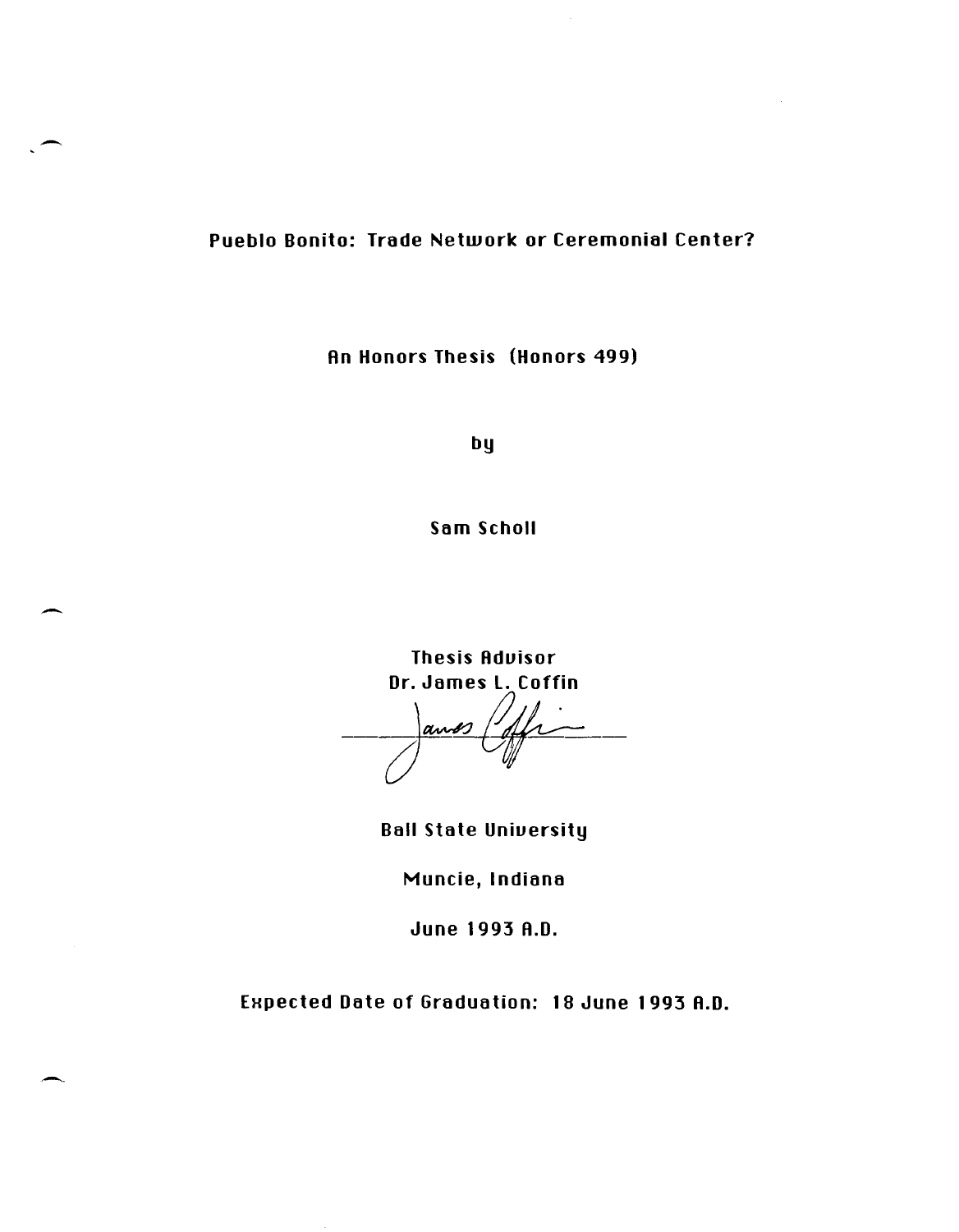Sf *Co* Ii  $The$ l-D 2489 ·1-4  $1993$ , S3h

.--

-

-

## Purpose of Thesis

This discussion focuses on the different theories associated with Pueblo Bonito, the largest Anasazi ruin. located in Chaco Canyon in the state of New Mexico, Pueblo Bonito was the center of a great prehistoric empire. Surrounding the ruin are roughly one hundred smaller ruin sites. All of which are connected to Pueblo Bonito uia a uast system of roads. Recently discovered, these roads lead to a question of controuersy. What are the nature of these roods and their relation to the great Bonito? Hypotheses and theories are presented on the subject supporting all ideas concerning this topic. Finally, the reader is allowed to make on informed conclusion as to what he may believe on the subject based on the arguments and euidence prouided.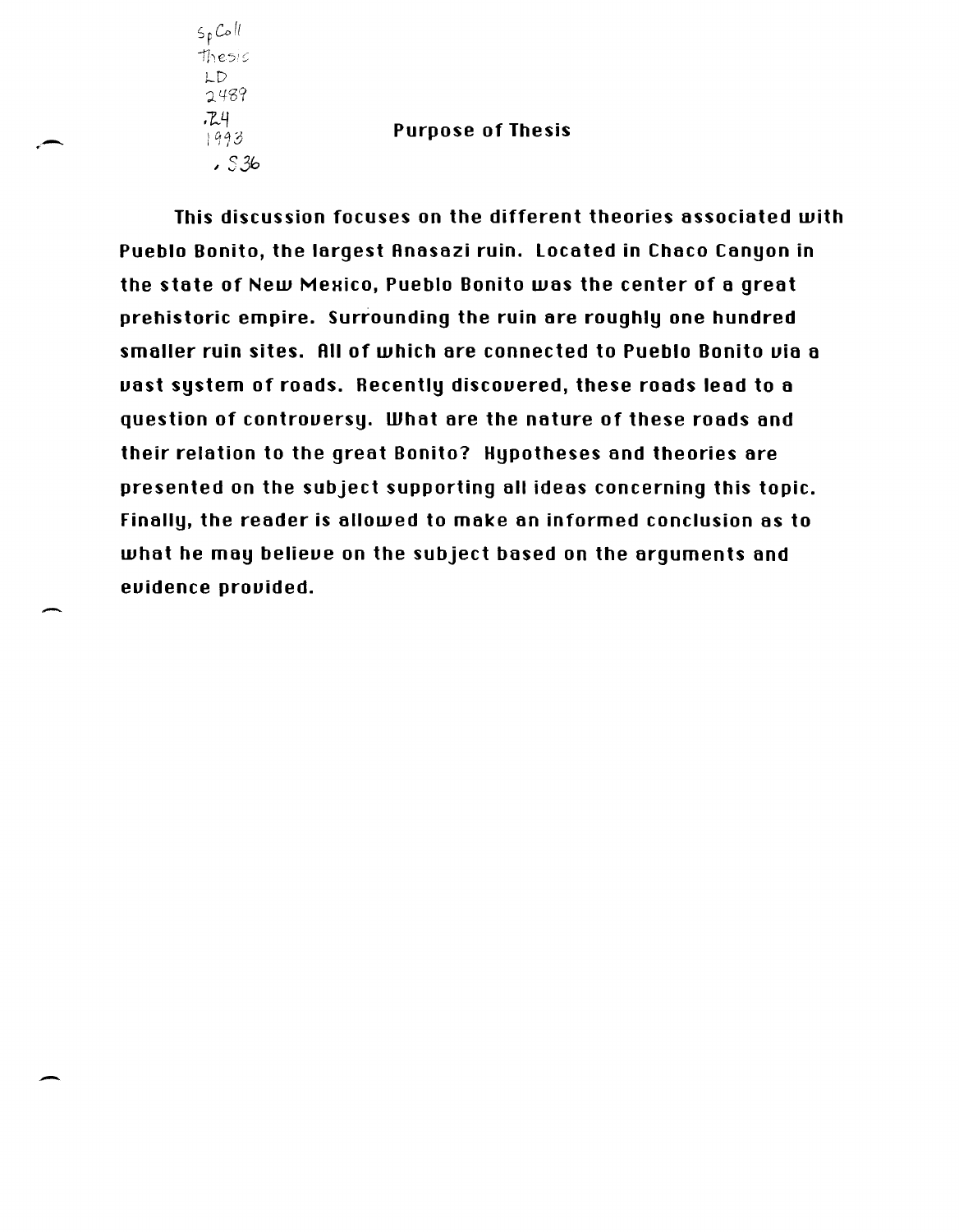Located in the Rmerican Southwest are uarious stone ruins. They are traces and remnants of a huge prehistoric Indian culture, the Rnasazi. The ruins illustrate a society that was quite aduanced for its time. The masonry is smooth with each stone fitting perfectly in place like some elaborate jig saw puzzle. The size and shape of the larger structures tell modern archaeologists that geometry was preualent in their eueryday liues. The enormousness of the buildings and the settlements which they were a part of illustrate that a complex form of social structure must have been employed. Who exactly were the Anasazi and what were they doing? No one can answer that question for sure, but it has been the topic of much archaeological research for years. Perhaps someday the answers to the questions surrounding this group of people will be found.

The Rnasazi were a pre-literate people and the ancestors to the present day Rio Grande Pueblo Indians. Because they were a preliterate culture, all of what is known about them today is through postulates and theories deriued from archaeological findings. The area of the southwest with the best remains of Rnasazi life is Chaco Canyon located in the state of New Mexico. It is here that the site of Pueblo Bonito (Spanish for "Beautiful City"), the largest Rnasazi ruin, is located. Pueblo Bonito is the ruin where most of the archaeological excauation on the Anasazi has been performed, and most of the euidence archaeologists haue on these people has been acquired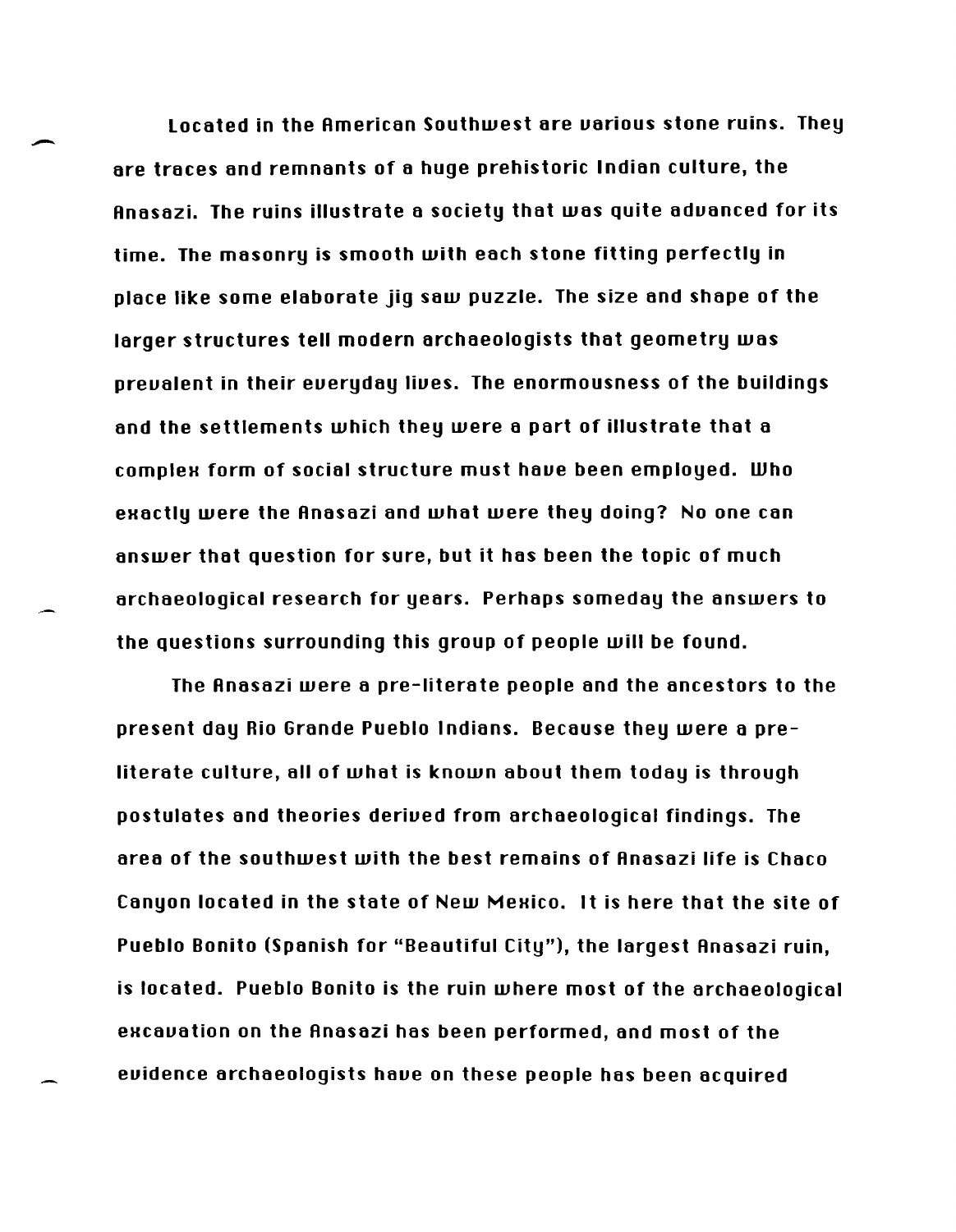through these excavations. Before discussing the ruins in detail, it is first necessary to grasp an understanding of the people themselues.

The people called the Rnasazi entered the Four Corners region of the United states around the time of Christ (Coffin Spring 1993). Here they built many different settlements where their culture flourished until around 1400 R.O. when the Rnasazi people simply disappeared. There are so many unanswered questions concerning the Rnasazi. The two most prominent being "Why here?" and "Why did they leaue so abruptly?"

The first question was easy enough to answer. Scientists speculated that the climate of Chaco Canyon was must more suitable for farming during the time it was occupied by the Anasazi (Anderson 13). They speculated that the area was more temperate, and that the land contained more moisture, thus more vegetation could thrive. Howeuer, recent euidence using dendrochronology as a guide shows that the climate then was uery similar to that of today which left researchers standing back at square one. So why then did the Rnasazi settle here? They probably found it suitable for their needs. In order to farm, the Anasazi had to have a complex social system which would allow then to gather water and channel it for storage and irrigation-- all at the moment's notice of a thunder clap. With both dry farming techniques and an irrigation canal system, the area suited the Rnasazi quite well.

-

-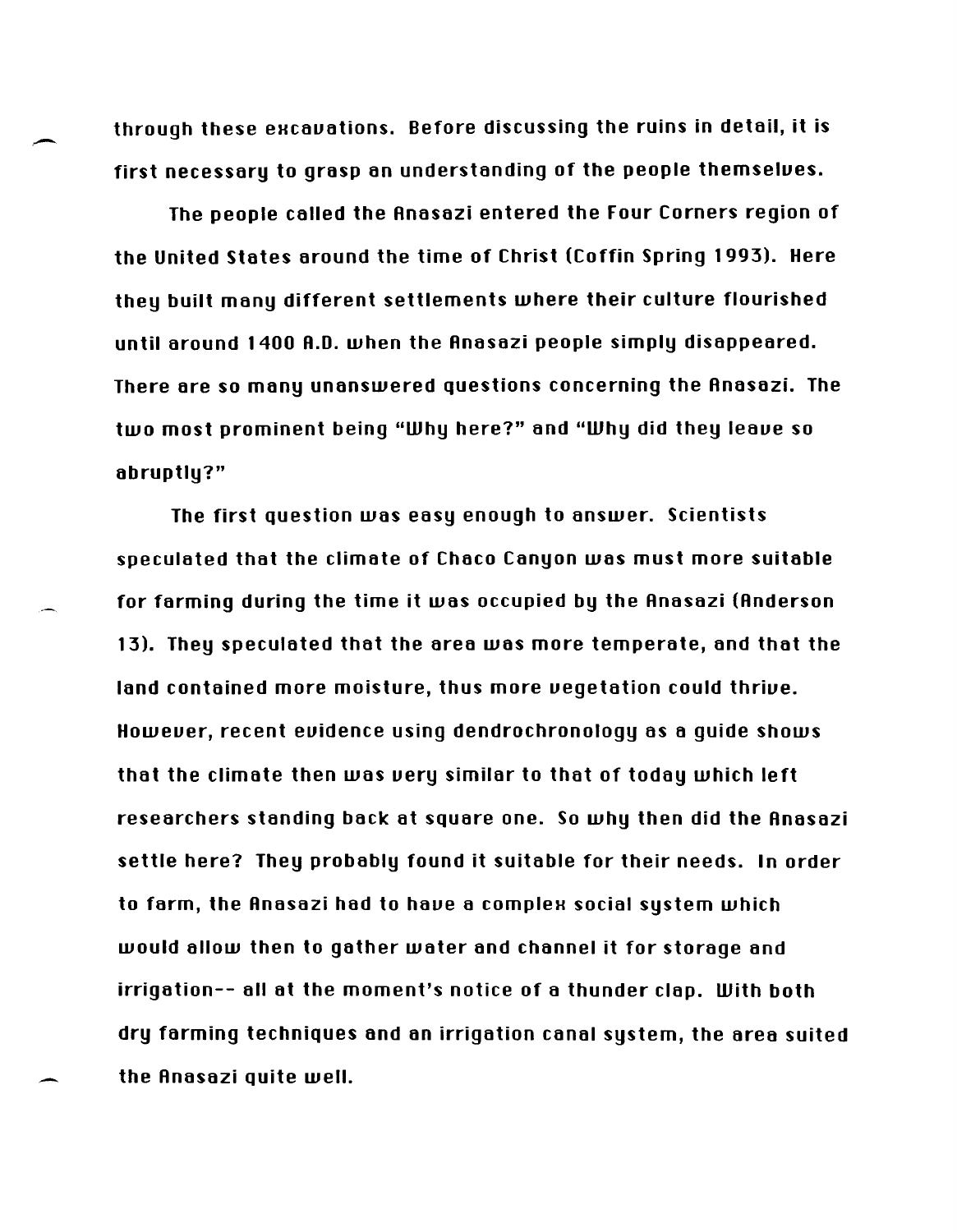If the area was in fact suitable for Anasazi lifestule, why did the people leaue so abruptly fourteen hundred years later? This question has been more difficult to answer. Most speculate abrupt, seuere climatic changes which could not support their lifestyle forced the Rnasazi to seek resources they required elsewhere. Others argue that Bonito simply became too small for the growing Rnasazi population, forcing them to scatter throughout other areas of the canyon (although current archaeological euidence disproues this idea). Yet euen other researchers belieue that the Rnasazi demise may haue been due to abrupt political or religious changes forcing the people either to other areas or out of existence. Hopefully, many of these unanswered questions will receiue the euidence they need to be proved or disproved. Then, we as anthropologists, will tell the real story.

Located in the Chaco Canyon area, there are about seuenty-fiue Rnasazi sites which haue been discouered. Of these, nine are referred to as Great House structures. These are multi-story dwelling complexes and can contain hundreds of rooms-- much more than other Chacoan settlements. Their elaborate design and size suggests a prosperous almost urban community, and a resident population in the thousands (Lekson et al. 101). To get an idea of the work which went into constructing such complexes, one small room would require some 45,000 kilograms of sandstone for the walls which would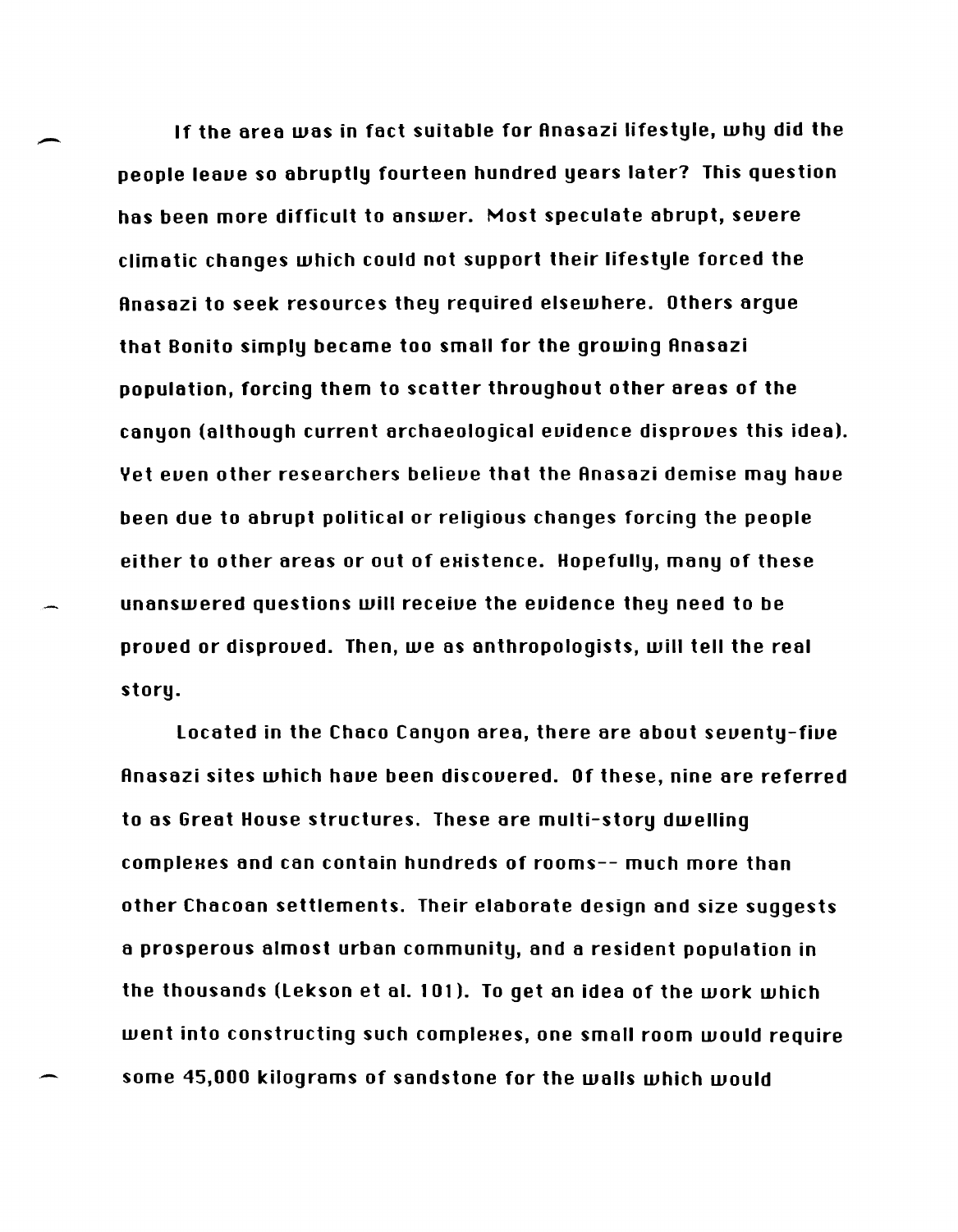require much manpower and time to complete. Wood used for support beams was found in trees ten inches in diameter some eighty kilometers away. The transportation of these timbers alone is euidence enough of social structure employed by the Anasazi. These Great Houses show a tremendous amount of engineering and social organization. The structures are meticulous in design. Euen the doorways and air uents are constructed at regular interuals. This is quite amazing for a culture without writing.

Despite the fact that the Anasazi were a pre-literate culture, they obviously had a sense of geometry. It is expressed in the massiue walls and "proportion and size of rooms, doorways, windows, uents, niched, and other architectural details." Also, each of the Great Kiuas are perfect circles. The stone-rubble and mud-core load bearing walls are encased by finely laid, decoratiue ueneers of carefully selected sandstone, and a uariety of different methods were used to lock the masonry walls together where they butted into each other (Brody 89). Their Great House structures faced the south for solar gathering capabilities. The architecture of this culture clearly illustrates an aduanced society. Why then, did such an aduanced society haue no writing? It is hard to imagine such enormous tasks being completed without the use of some sort of set of blueprints.

Researchers speculated that the larger, Great House sites were the distribution centers for this massiue trade network. The smaller,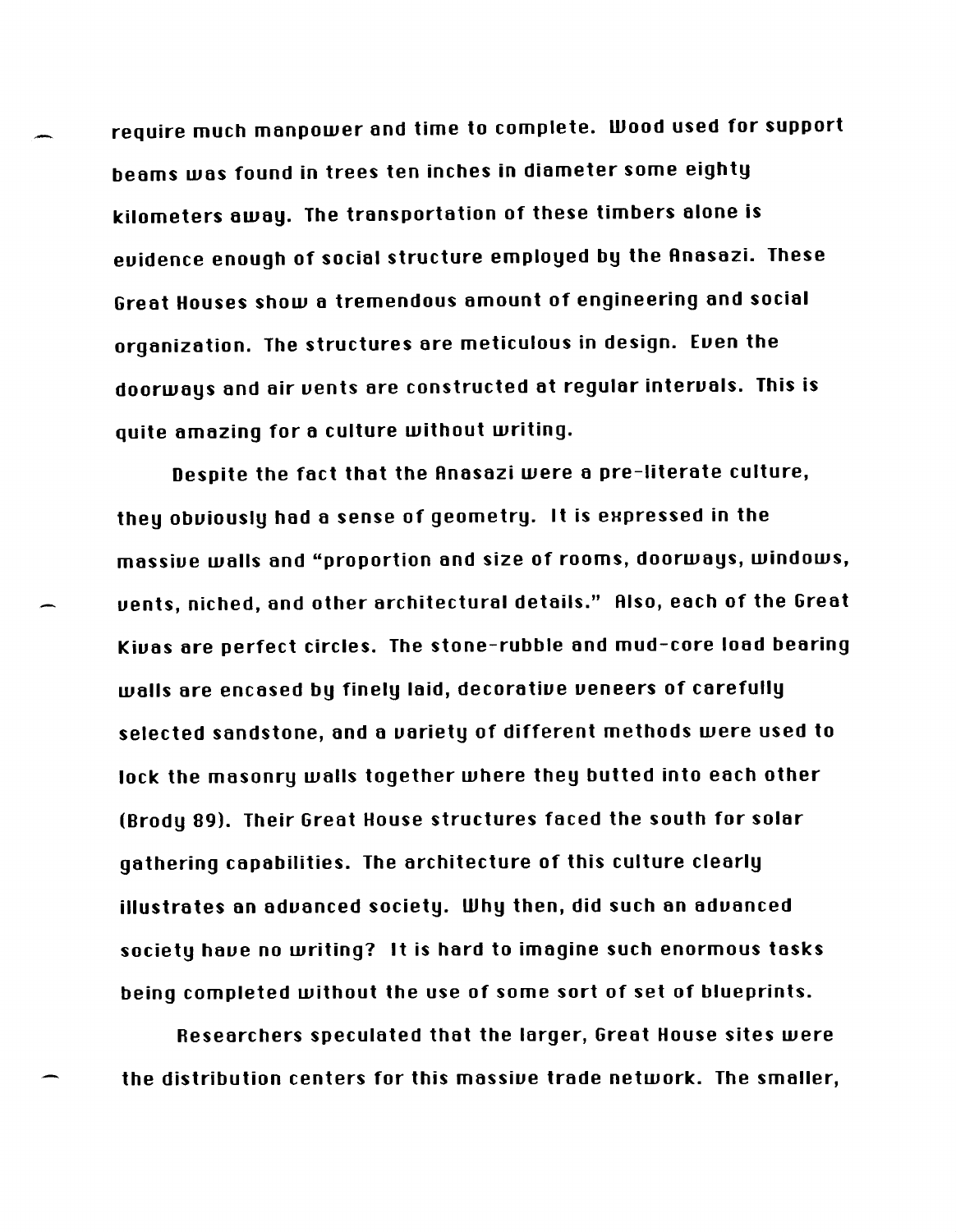outlying settlements were merely stepping stones or stopping points along the trade routes. Euidence has shown that this uast trade network stretched from as far south as Mexico and as far north as present day British Columbia with Pueblo Bonito being at the center of it all. Rrtifacts indigenous to these areas haue been found throughout Rnasazi sites in Chaco Canyon which support this theory.

Archaeological excavation of Pueblo Bonito started full swing in 1921 when the National Geographic Society took an interest. Euer since this time, archaeologists haue speculated on the reasons behind such an elaborate town, not to mention the other smaller, outlying Chacoan settlements. Rfter many years of postulating theories, archaeologists now speculate that Pueblo Bonito was the center of the hub of a great trade network. Each of the outlying settlements are connected to Bonito by an elaborate system of roads.

Back in the year 1935 when he was working for Haruard, Clyde Kay Maben Kluckhohn began work in the Chaco Canyon area. He was the first to hypothesize that the small site houses that were found throughout the canyon were of the same culture as that of the builders of the Great House structures. Prior to his theory, other archaeologists thought the two were unrelated cultures which happened to settle in a common area. This uiew changed howeuer, with the use of dendrochronology which prouided euidence supporting Kluckhohn's ideas.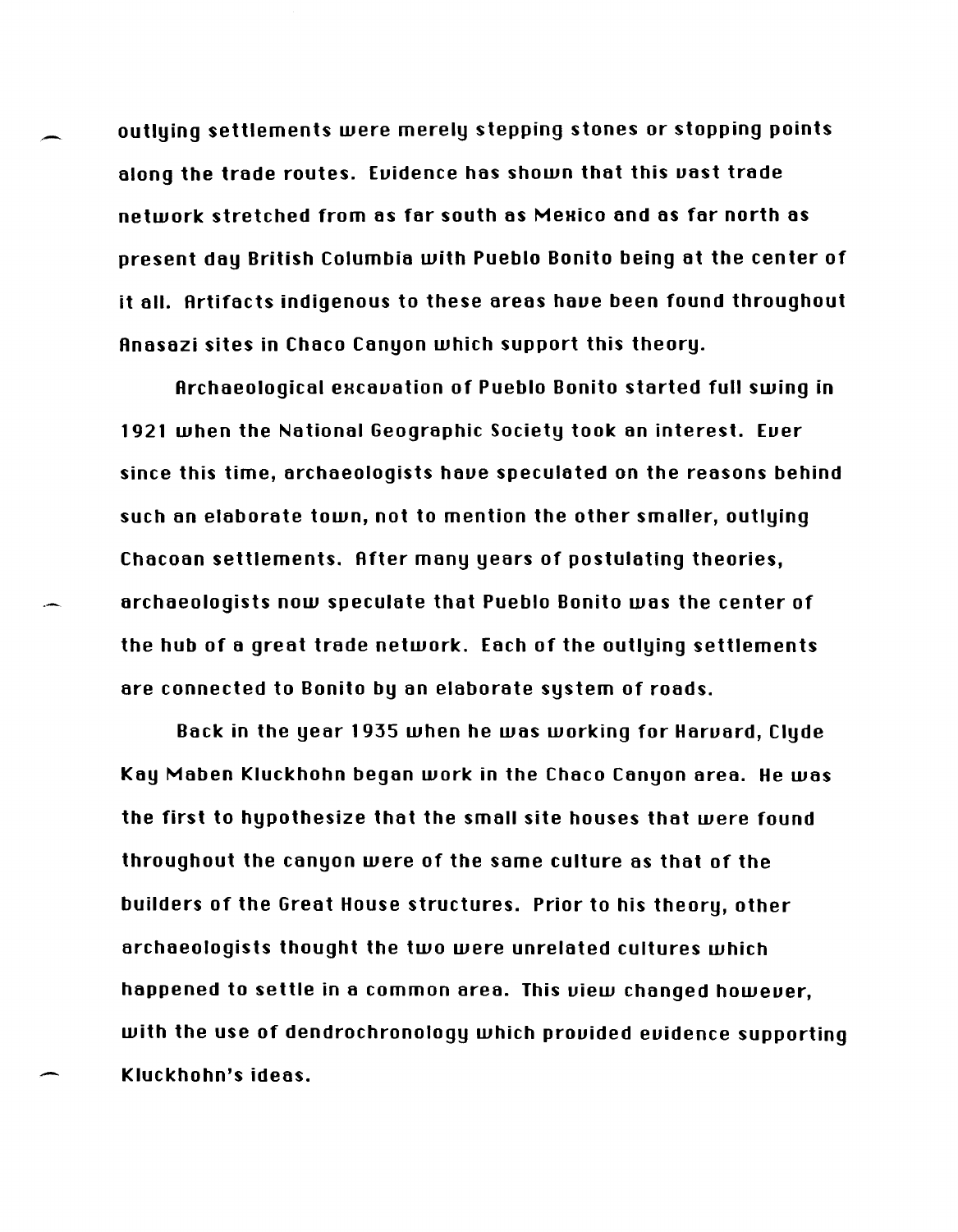During the 1970s the discouery of the Chocoon roods led researchers to believe that the roads suggested a "hierarchically organized society that evolved in response to a need for resolving olmost perpetual population-resource imbalance in an agriculturally marginal enuironment marked by climatic fluctuations (178)." This is the popular theory today-- that Chaco spread as an answer to enuironmental stress. There is one archaeologist who would like to reuert to the original theories. He belieues that the two different types of settlements did in fact house two different types of culturally distinct people. His mane is Gwinn Uiuian.

-

-

He argues that the small house dwellers were actually a separate culture from the dwellers of the Great House structures. The two different groups were the San Juan and the Cibolo. They had a parallel deuelopment with a common goal. They were not warring with each other, but rather helped each other in time of need. This was mainly during times of climatic hardship. The outlying settlements were not economic responses to subsistence stress, but they were constructed to relieue stress on the center of their society, and to spread the "empire." If howeuer, the settlements were spaced too for apart, they would lose contact with each other, ond not be able to offer assistance to each other. This prouided a uery effectiue tool for combating ony problems with subsistence the Chacoans may haue faced.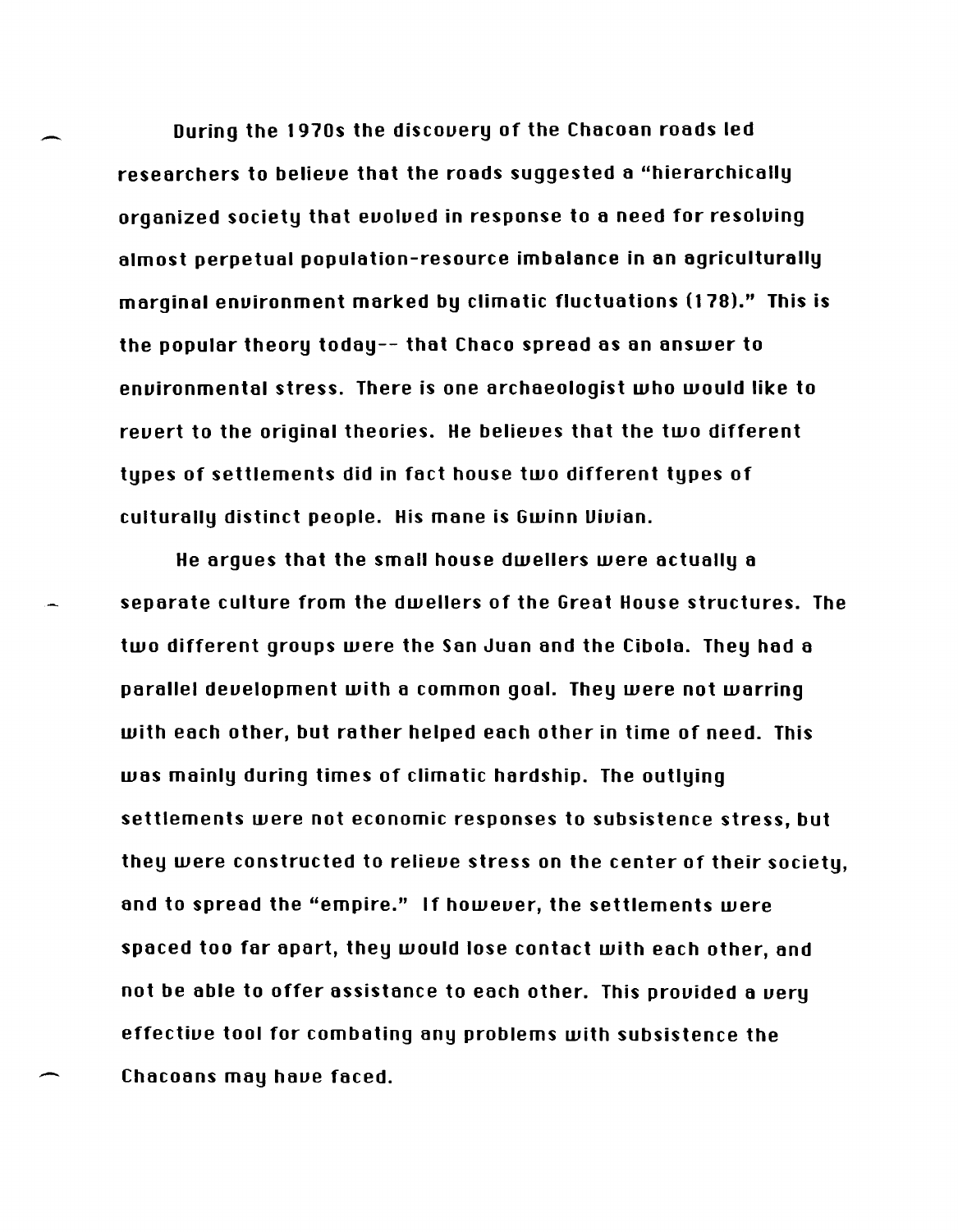Such a large settlement as Bonito was originally thought to have sprung up due to the inuention of irrigation. Chaco hauing a dry, barren climate, could only have existed with the total cooperation of its members to gather water from rainfall and channel and store it for future use. The road system was originally thought to be a water transportation system to support the center or the ciuilization. The popular theory today, howeuer, is that these were roads connecting Bonito to a uast trade network which prouided the subsistence the settlement needed.

One of the most maruelous areas archaeologists encountered were the "trash pits" located in front of the complex. It was the year 1921 when Judd and his archaeological team decided to focus on the two mounds located in front of Pueblo Bonito. Judd argues that these "were not normal trash piles." His reasons for forming this conclusion were that these piles contained thousands of pottery samples from all different Chacoan time periods. The mounds were also extremely large, measuring roughly 70 feet wide and thirty feet high. In all his attempts at trying to discouer something different in the mounds, Judd disappointingly found the same thing each time: "A preponderance of building waste intermixed with debris of occupation that contained both early and late pottery (220)." After three separate excavations, Judd's team uncovered a wall. It was true to Chacoan style, but was built a little "cruder" leading them to the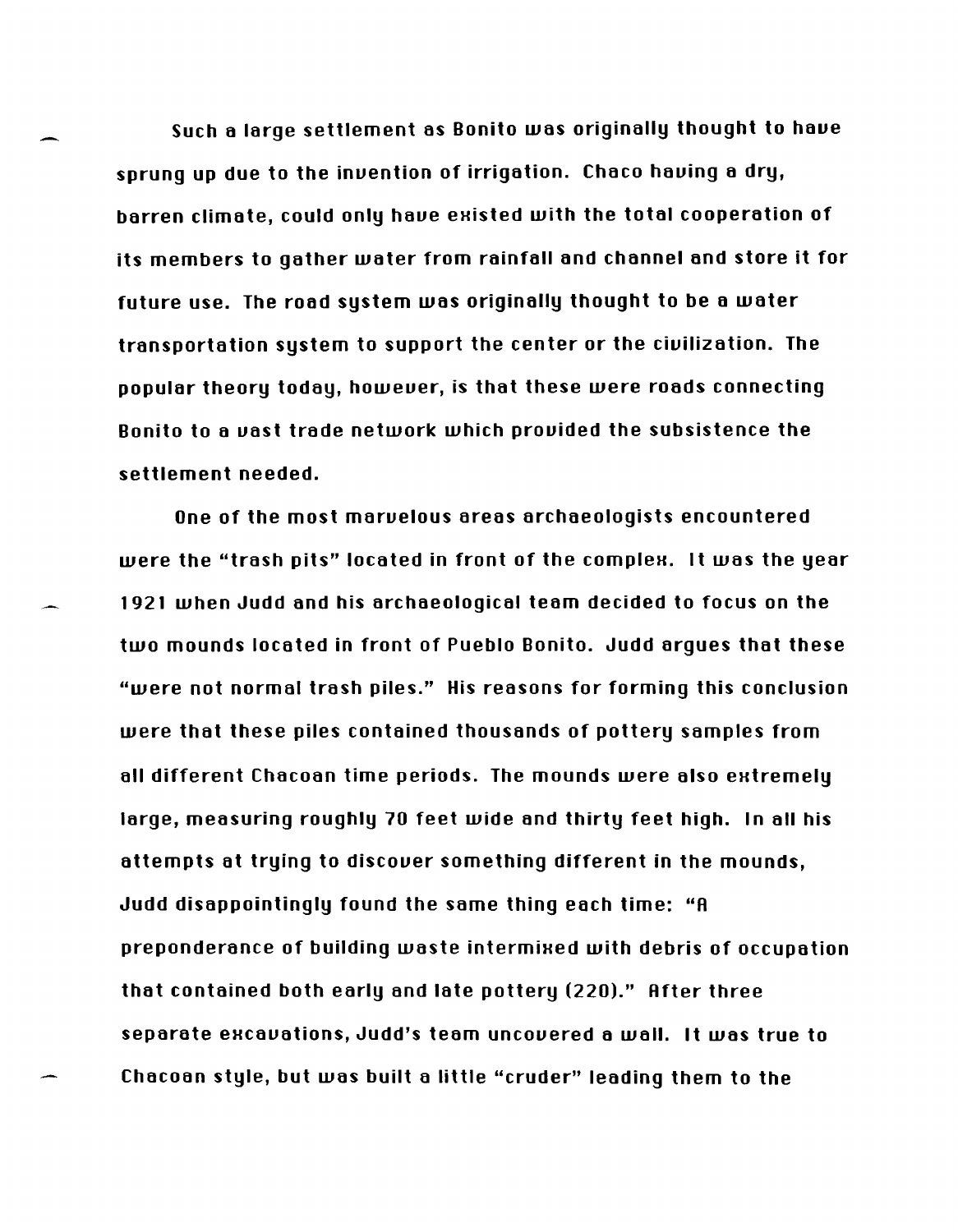hypothesis that the Anasazi built this wall for a purpose. This being to contain the trash which they discorded, thus making this pile a sort of prehistoric dumpster. In Chaco legacy, a short documentary about the Anasazi and Chaco canyon, one researcher who was present during the pioneer excavations recalls how the workers did not even need to use trowels to uncouer artifacts in these pits.

Most archaeologists belieued that these mounds were indeed deSignated dumping sites for the Bonitoans' trash. Judd's "prehistoric dumpster" theory was ouerlooked and brushed under the carpet. Scholars today, howeuer, are taking a different approach as to the purpose of these structures stating that they were not trash pits at all. They argue that instead of Pueblo Bonito being at the hub of a uast trading network, it was the ritualistic center of the Anasazi. The trash pits then, were ceremonial offering sites where people tossed in their ualuable objects to appease the gods. If this is in fact true, it changes the entire way archaeologists haue looked at the Chacoan Center.

If Pueblo Bonito was a trade center, scholars haue argued that it's conception was first with the outlying sites constructed as stopping pOints along the way. It was with these "posts" that the Anasazi could spread their uast trading empire. These sites could also be used as signaling stations for those traveling the Chaco roads which connect Bonito to all the outlying settlements. Researchers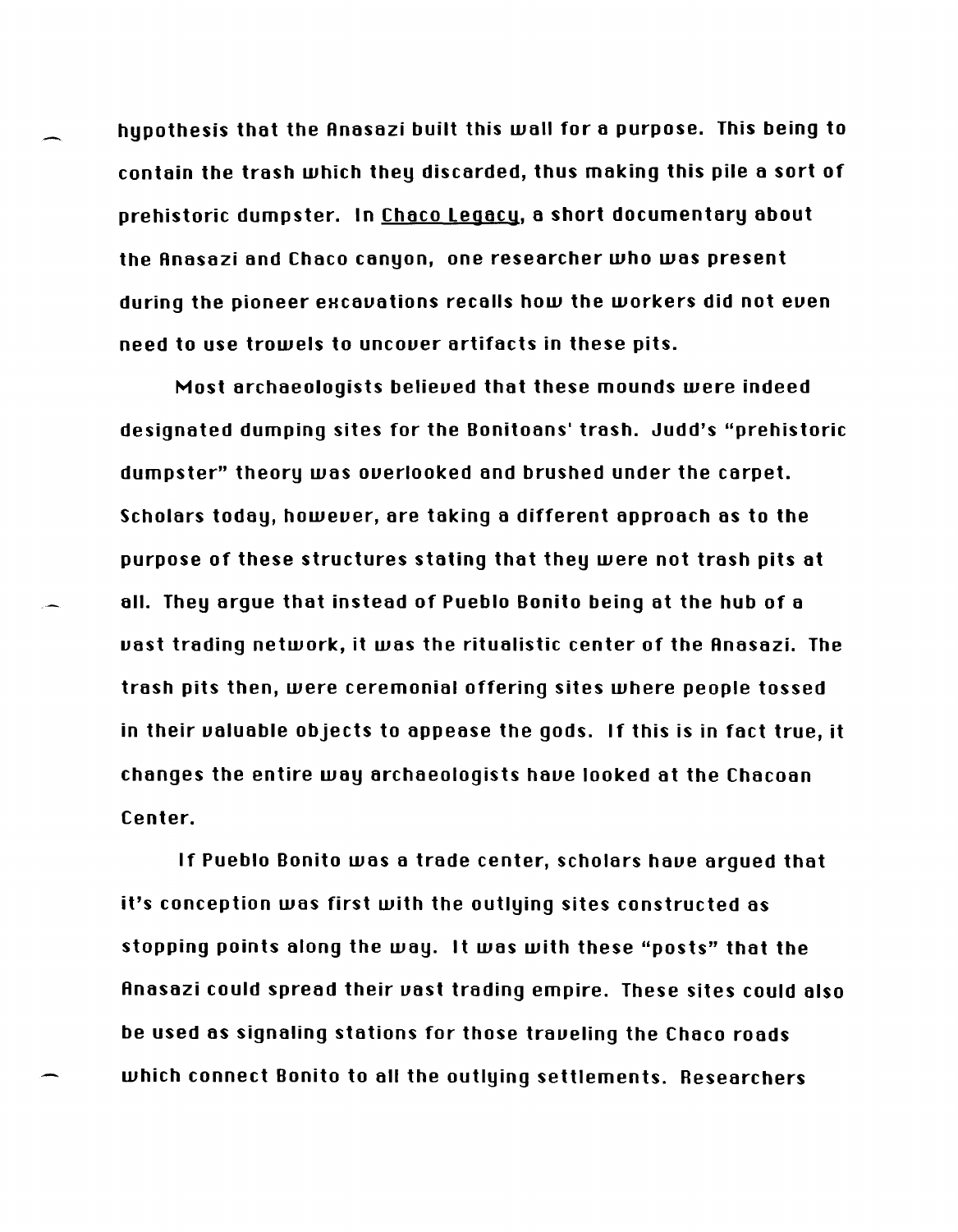speculate that fire was probably used for this communication.

If, howeuer, these trash pits were in reality ritualistic landscape features making Bonito a ceremonial center, then it is argued that the outlying centers came first. This would make Pueblo Bonito a preconceiued project unifying the Rnasazi people who occupied the smaller settlements! It would also make the roads connecting all the Rnasazi sites not routes for trade, but pathways leading to the ceremonial hub. Recent dendrochronology results show that some of the outlying settlement were in fact two to three generations older than their larger counterpart of Bonito. The two men pioneering this idea are Rndrew P. Fowler and John R. Stein who haue stated their claim in an unpublished article. They belieue that the wall Judd described as a dumpster definition is actually the boundary for an offering pit. Despite the fact that their hypothesis is not widely accepted by their colleagues, it has begun to hold more water with their arguments. Fowler and Stein also realize that more excavation and dendrochronology must be performed in order to giue their theory the backbone it needs. If research proues the two right, it would completely change the way scholars and archaeologists haue uiewed the Chaco area.

Because the Rnasazi were a pre-literate culture, anything we know of them today has been gained through hypotheses and theories constructed from archaeological euidence. One new hypothesis which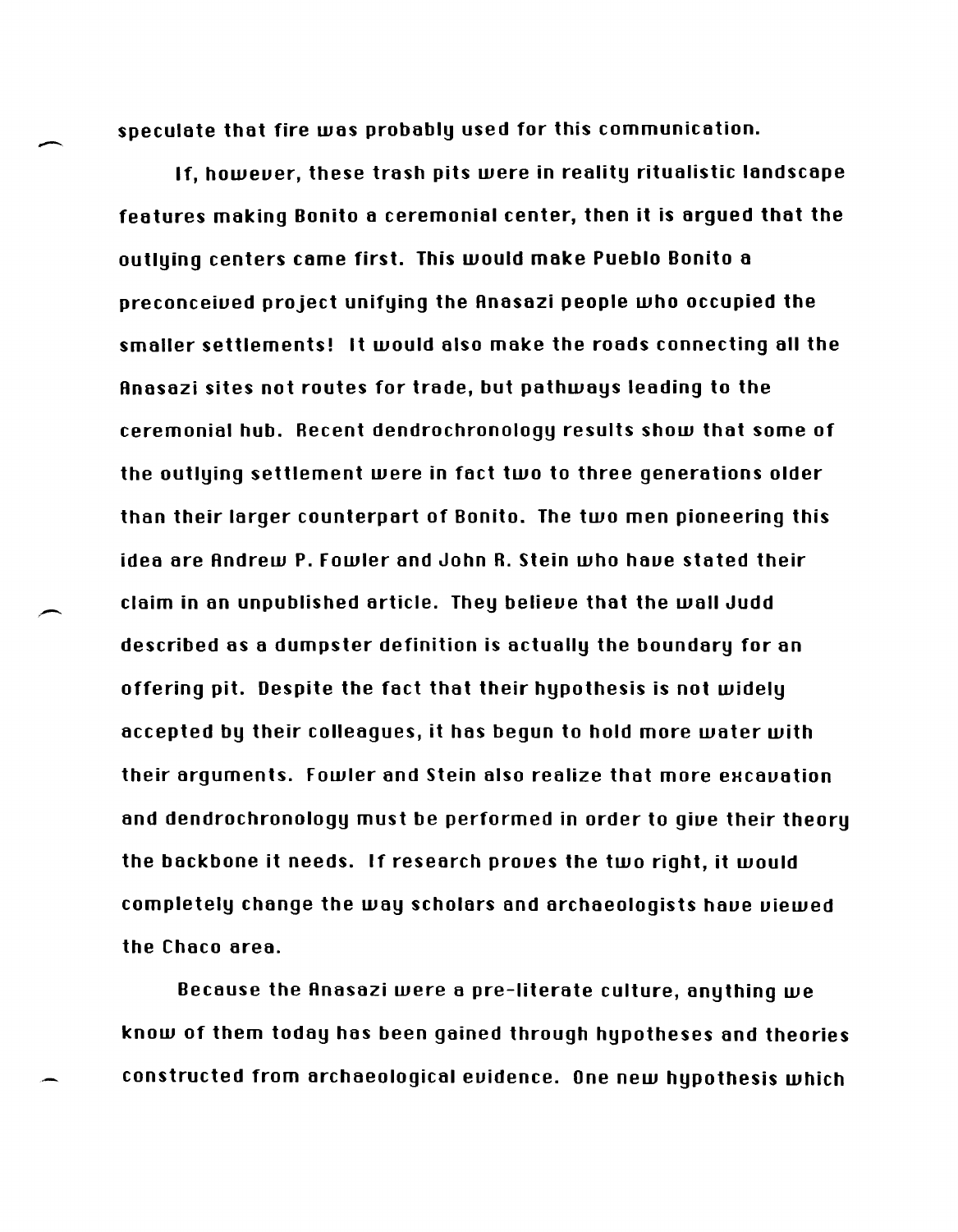is not gaining much recognition from others in the field is one proposed by Stephen Lekson. Lekson is the first to propose the theory that the great kiua structures are not kiuas at all. He argues that they were in fact "round rooms" which serued as large liuing rooms. He says that they were simply "a pithouse built in stone" (64). Because of the importance of the kiuas to modern day Pueblo Indians and their similarity in structure from the kiuas found in the Great House structures, this theory is tough to swallow and will probably neuer be accepted by more than a handful of archaeologists. Because euerything is based on theory, answers are neuer quite absolute. Questions and new ideas about the Anasazi and Chaco Canyon are formed regularly. Because of these factors, researchers refer to Chaco and the Anasazi as the Chaco Phenomenon.

As American archaeology matured, new theoretical and technical methods had come into use which had not yet been applied to Chaco. In 1971, the National Park Seruice, in cooperation with the Uniuersity of New Mexico, launched a campaign to take a modern, in-depth look at human achieuements at Chaco. A new research center, The Chaco Center, was to be formed.

The first order of the Chaco Center's business was a thorough, three-season reconnaissance of the park to determine exactly the number of sites present, their location, characteristics, and cultural affiliation (lister 43). The surueyors walked the forty-three square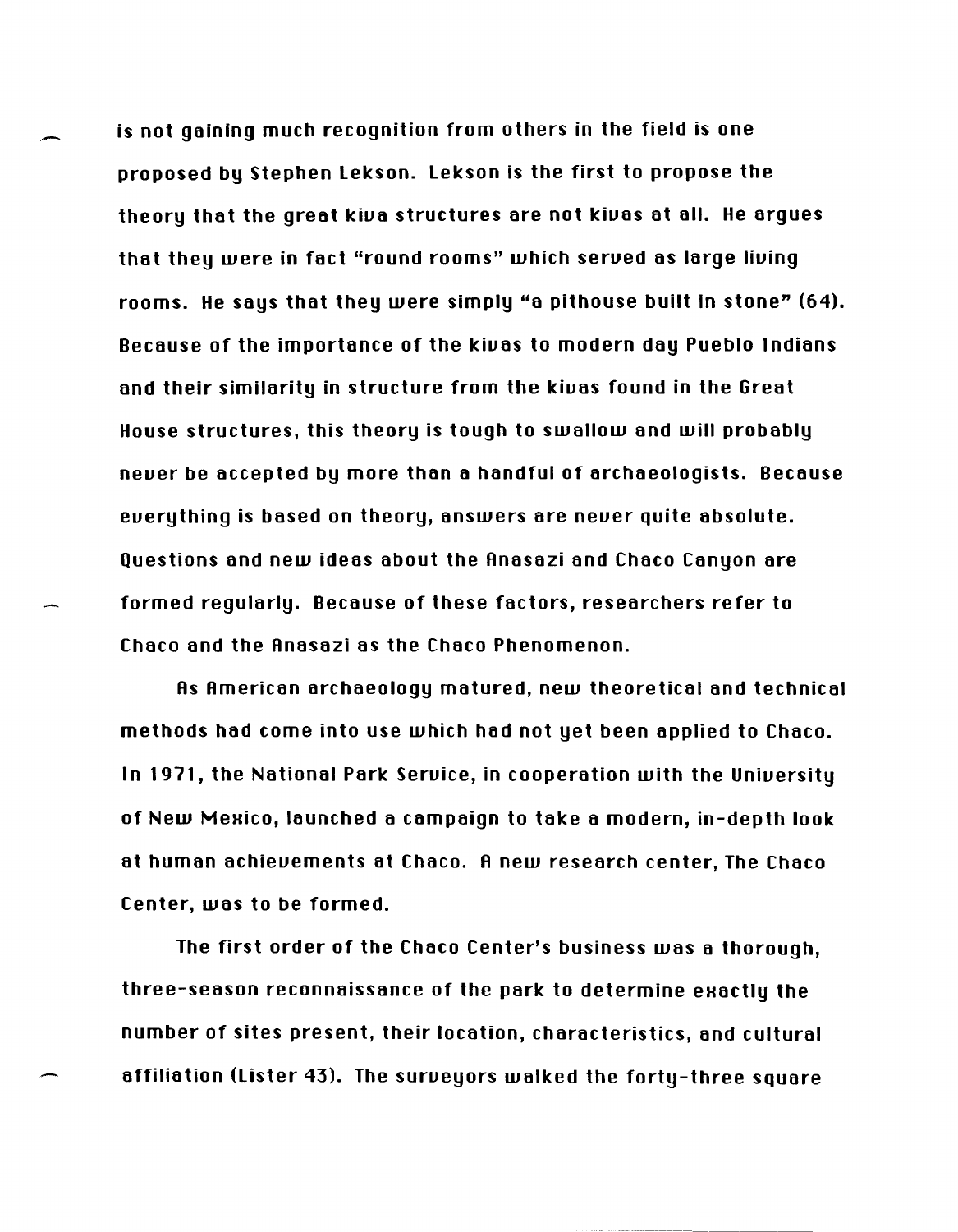miles within and immediately adjoining National Park Seruice lands. More than two thousand sites were recorded, ranging from camps of the earliest nomadic foragers, through the pithouse to pueblo sequence of the sedentary farmers, to historic Nauajo remains. Numerous other traces of past human actiuity included rock-cut stairways, roads and trails, water control devices, and examples of rock art.

-

-

-

The suruey results indicated shifting settlement patterns that could be related to climatic fluctuations and changing cultural attributes. R network of line-of-sight signaling stations linking the entire population was defined. These signaling stations used fire to convey messages, but exactly what was said remains a mystery. Data was also obtained on location of sites, their presumed age, their geographic settings, and their promise for further inuestigation. This information was essential in selecting representatiue sites for future testing or excavation.

Perhaps some day the speculation about Chaco will be no more. Maybe the questions surrounding the Rnasazi and their land will be replaced with answers. Hopefully, through further research and excavation the Great Chaco Mystery will become the Great Chaco Truth.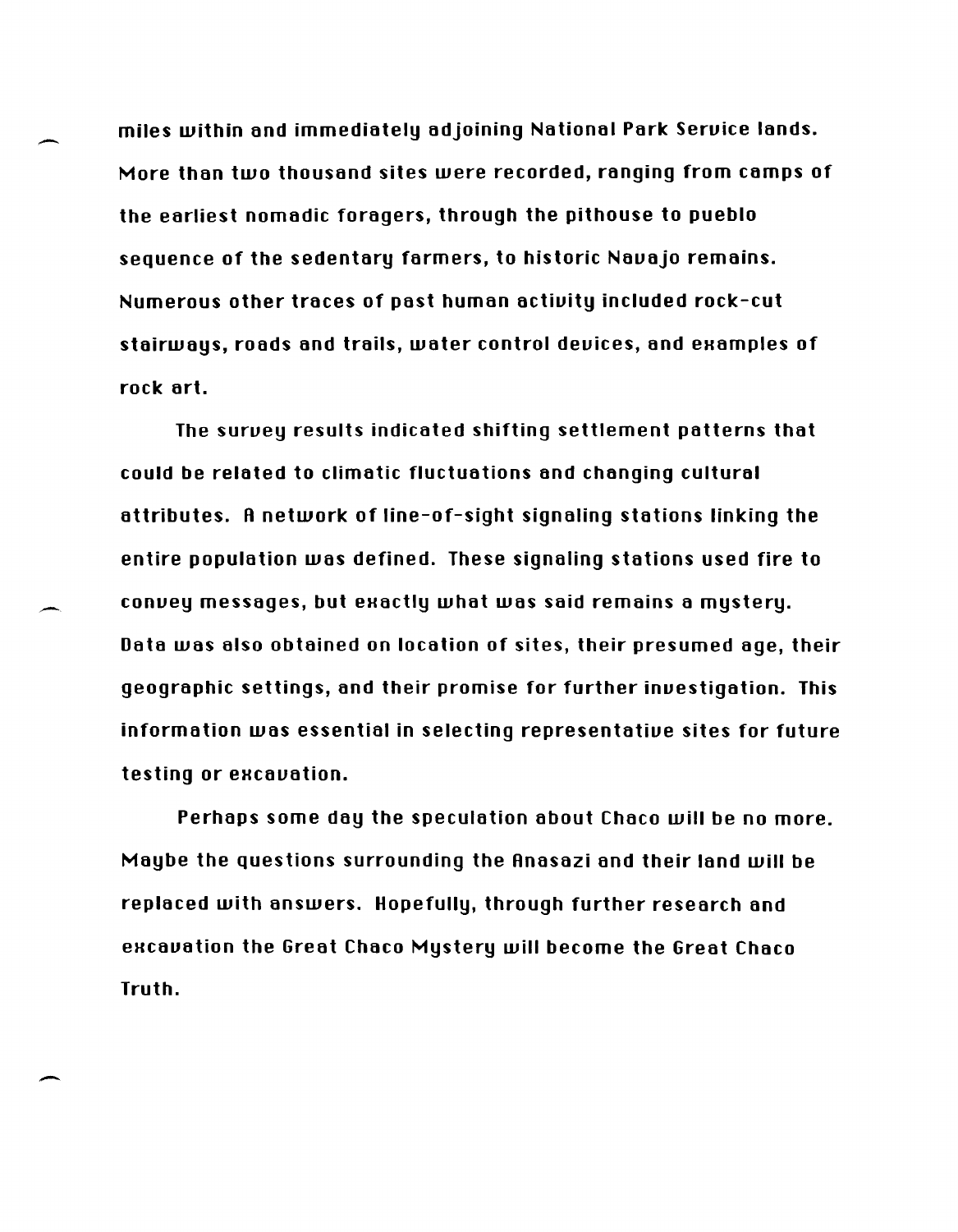- Rnderson, Douglas, and Barbara Rnderson. Chaco Canyon: Center of a Culture. Tucson, Southwest Parks and Monuments Rssociation, 1981.
- Brody, J. J. The Anasazi: Ancient Indian People of the American Southwest. New York: Rizzoli, 1990.
- The Chaco Legacy. Writ. and Dir. Graham Chedd. PBS, 1980.

-

-

-

- Coffin, Dr. James L. Class lectures. Ball State Uniuersity. Muncie, Spring 1993.
- Fowler, Rndrew P., and John R. Stein. The Rnasazi Great House in Space. Time. and Being. Unpublished article, 1991.
- Judd, Neil M. The Architecture of Pueblo Bonito. Washington, D.C.: Smithsonian, 1964.
- Lekson, Stephen H. Great Pueblo Rrchitecture of Chaco Canyon. New Mexico. Albuquerque: U of New Mexico Press, 1986.
- Lekson, Stephen H., et al. "The Chaco Canyon Community." Scientific Rmerican July 1988: 100-109.
- Lister, Robert H., and Florence C. Lister. Those Who Came Before. Globe, Rrizona: Southwest Parks and Monuments Rssociation, 1983.
- McKenna, Peter J., and Marcia L. Truell. Small Site Rrchitecture of Chaco Canyon, New Mexico. Santa Fe: National Park Service. 1986.
- Uiuian, R. Gwinn. "Kluckhohn Reappraised: The Chacoan System as an Egalitarian Enterprise." Journal of Rnthropological Research. Spring 1989.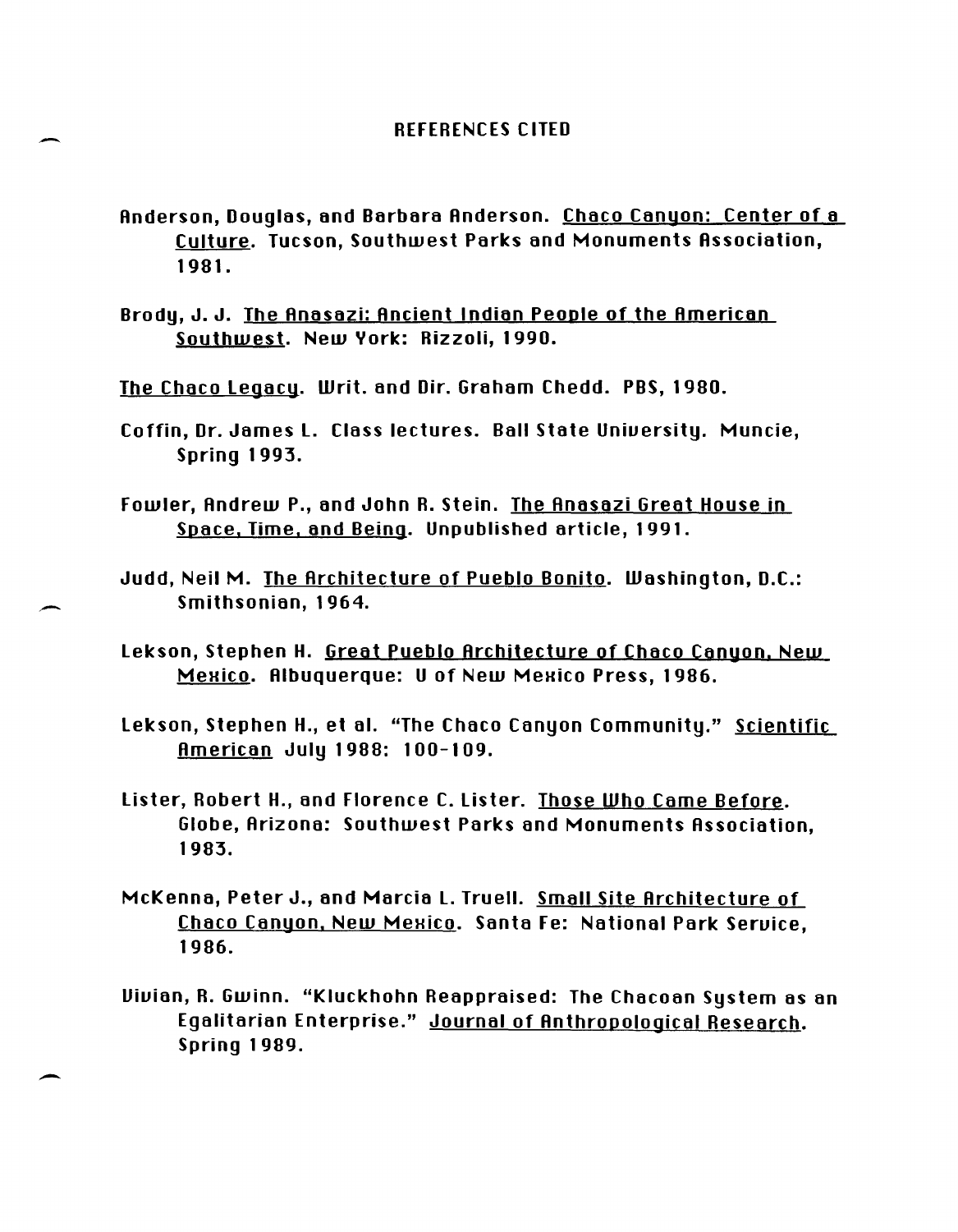